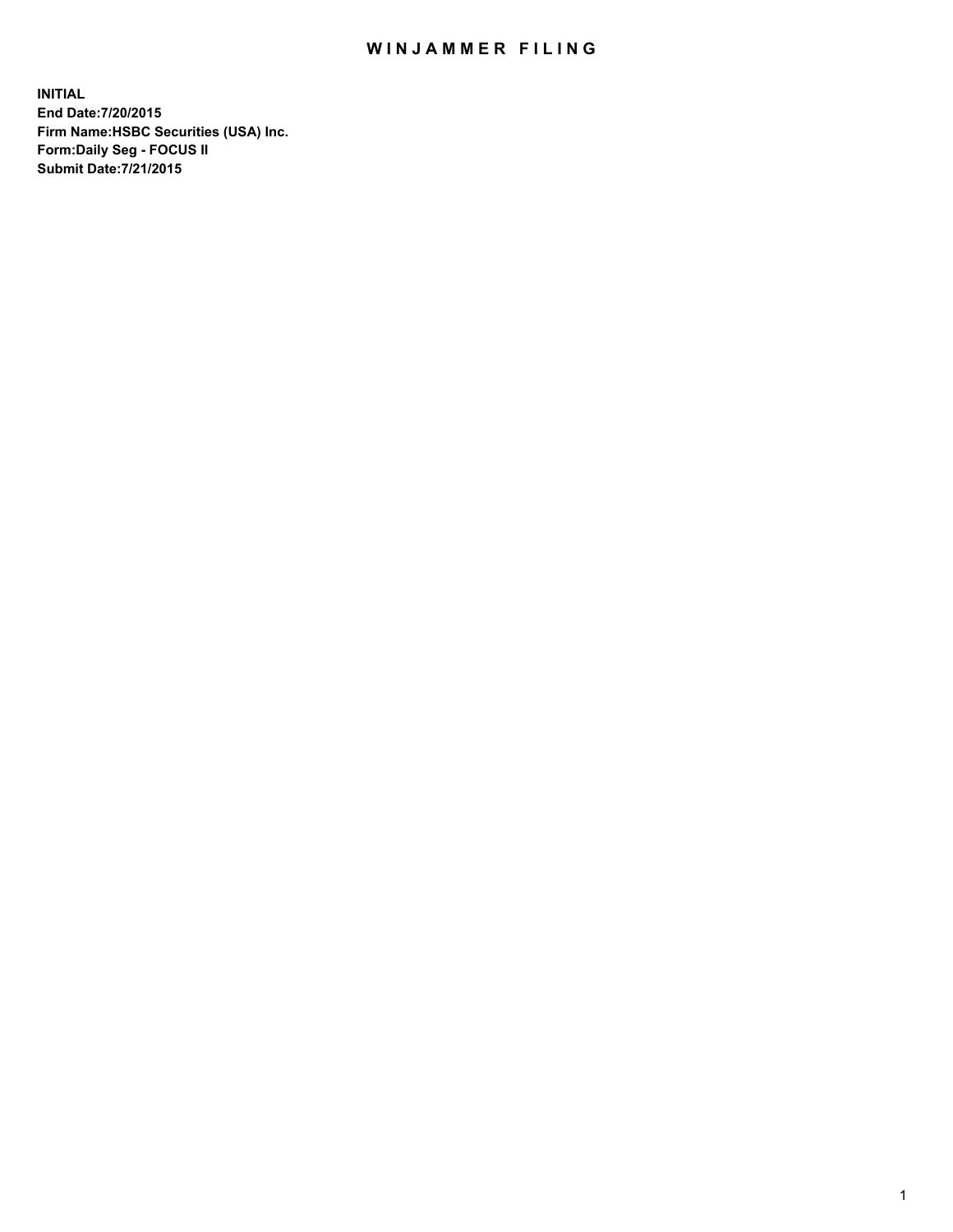## **INITIAL End Date:7/20/2015 Firm Name:HSBC Securities (USA) Inc. Form:Daily Seg - FOCUS II Submit Date:7/21/2015 Daily Segregation - Cover Page**

| Name of Company<br><b>Contact Name</b><br><b>Contact Phone Number</b><br><b>Contact Email Address</b>                                                                                                                                                                                                                         | <b>HSBC Securities (USA) Inc.</b><br><b>Steven Richardson</b><br>212-525-6445<br>steven.richardson@us.hsbc.com |
|-------------------------------------------------------------------------------------------------------------------------------------------------------------------------------------------------------------------------------------------------------------------------------------------------------------------------------|----------------------------------------------------------------------------------------------------------------|
| FCM's Customer Segregated Funds Residual Interest Target (choose one):<br>a. Minimum dollar amount: ; or<br>b. Minimum percentage of customer segregated funds required:%; or<br>c. Dollar amount range between: and; or<br>d. Percentage range of customer segregated funds required between:% and%.                         | 50,000,000<br>00<br>0 <sub>0</sub>                                                                             |
| FCM's Customer Secured Amount Funds Residual Interest Target (choose one):<br>a. Minimum dollar amount: ; or<br>b. Minimum percentage of customer secured funds required:%; or<br>c. Dollar amount range between: and; or<br>d. Percentage range of customer secured funds required between:% and%.                           | 10,000,000<br>0 <sub>0</sub><br>00                                                                             |
| FCM's Cleared Swaps Customer Collateral Residual Interest Target (choose one):<br>a. Minimum dollar amount: ; or<br>b. Minimum percentage of cleared swaps customer collateral required:%; or<br>c. Dollar amount range between: and; or<br>d. Percentage range of cleared swaps customer collateral required between:% and%. | 70,000,000<br><u>00</u><br><u>00</u>                                                                           |

Attach supporting documents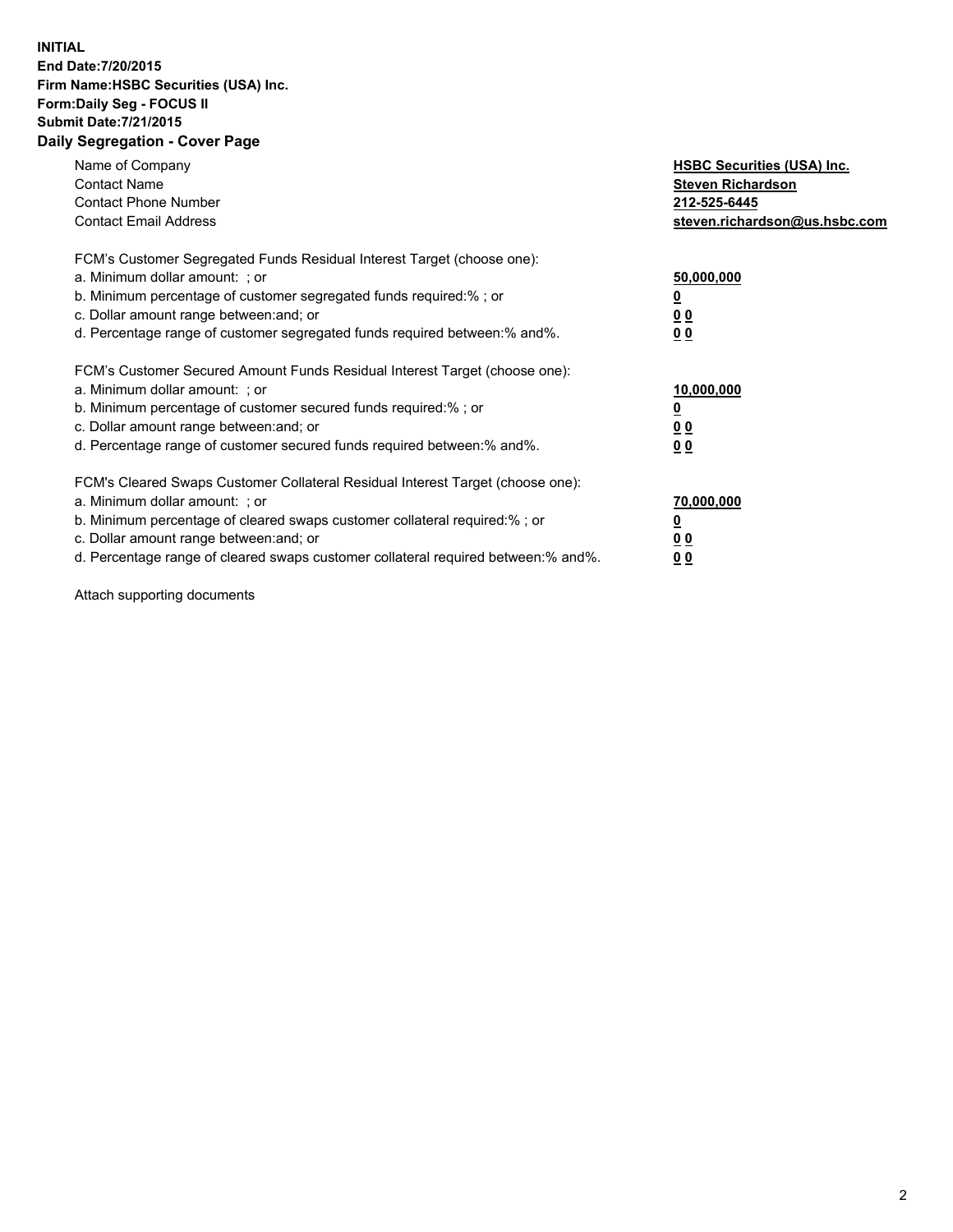**INITIAL End Date:7/20/2015 Firm Name:HSBC Securities (USA) Inc. Form:Daily Seg - FOCUS II Submit Date:7/21/2015 Daily Segregation - Secured Amounts** Foreign Futures and Foreign Options Secured Amounts Amount required to be set aside pursuant to law, rule or regulation of a foreign government or a rule of a self-regulatory organization authorized thereunder 1. Net ledger balance - Foreign Futures and Foreign Option Trading - All Customers A. Cash **59,761,038** [7315] B. Securities (at market) **38,974,271** [7317] 2. Net unrealized profit (loss) in open futures contracts traded on a foreign board of trade **1,859,656** [7325]

- 3. Exchange traded options
	- a. Market value of open option contracts purchased on a foreign board of trade **0** [7335]
	- b. Market value of open contracts granted (sold) on a foreign board of trade **0** [7337]
- 4. Net equity (deficit) (add lines 1. 2. and 3.) **100,594,965** [7345]
- 5. Account liquidating to a deficit and account with a debit balances gross amount **241,621** [7351] Less: amount offset by customer owned securities **-241,621** [7352] **0** [7354]
- 6. Amount required to be set aside as the secured amount Net Liquidating Equity Method (add lines 4 and 5)
- 7. Greater of amount required to be set aside pursuant to foreign jurisdiction (above) or line 6.

## FUNDS DEPOSITED IN SEPARATE REGULATION 30.7 ACCOUNTS

- 1. Cash in banks
	- A. Banks located in the United States **28,081,279** [7500]
	- B. Other banks qualified under Regulation 30.7 **0** [7520] **28,081,279** [7530]
- 2. Securities
	- A. In safekeeping with banks located in the United States **38,974,271** [7540]
	- B. In safekeeping with other banks qualified under Regulation 30.7 **0** [7560] **38,974,271** [7570]
- 3. Equities with registered futures commission merchants
	-
	- B. Securities **0** [7590]
	- C. Unrealized gain (loss) on open futures contracts **0** [7600]
	- D. Value of long option contracts **0** [7610]
	- E. Value of short option contracts **0** [7615] **0** [7620]
- 4. Amounts held by clearing organizations of foreign boards of trade
	- A. Cash **0** [7640]
		-
	- C. Amount due to (from) clearing organization daily variation **0** [7660]
	- D. Value of long option contracts **0** [7670]
	- E. Value of short option contracts **0** [7675] **0** [7680]
- 5. Amounts held by members of foreign boards of trade
	-
	-
	- C. Unrealized gain (loss) on open futures contracts **1,859,656** [7720]
	- D. Value of long option contracts **0** [7730]
	- E. Value of short option contracts **0** [7735] **74,893,903** [7740]
- 6. Amounts with other depositories designated by a foreign board of trade **0** [7760]
- 7. Segregated funds on hand **0** [7765]
- 8. Total funds in separate section 30.7 accounts **141,949,453** [7770]
- 9. Excess (deficiency) Set Aside for Secured Amount (subtract line 7 Secured Statement Page 1 from Line 8)
- 10. Management Target Amount for Excess funds in separate section 30.7 accounts **10,000,000** [7780]
- 11. Excess (deficiency) funds in separate 30.7 accounts over (under) Management Target **31,354,488** [7785]
- **0** [7305]
- 
- **100,594,965** [7355]
- **100,594,965** [7360]
- 
- 
- A. Cash **0** [7580]
- B. Securities **0** [7650]
	-
- A. Cash **73,034,247** [7700] B. Securities **0** [7710]
	- **41,354,488** [7380]
	-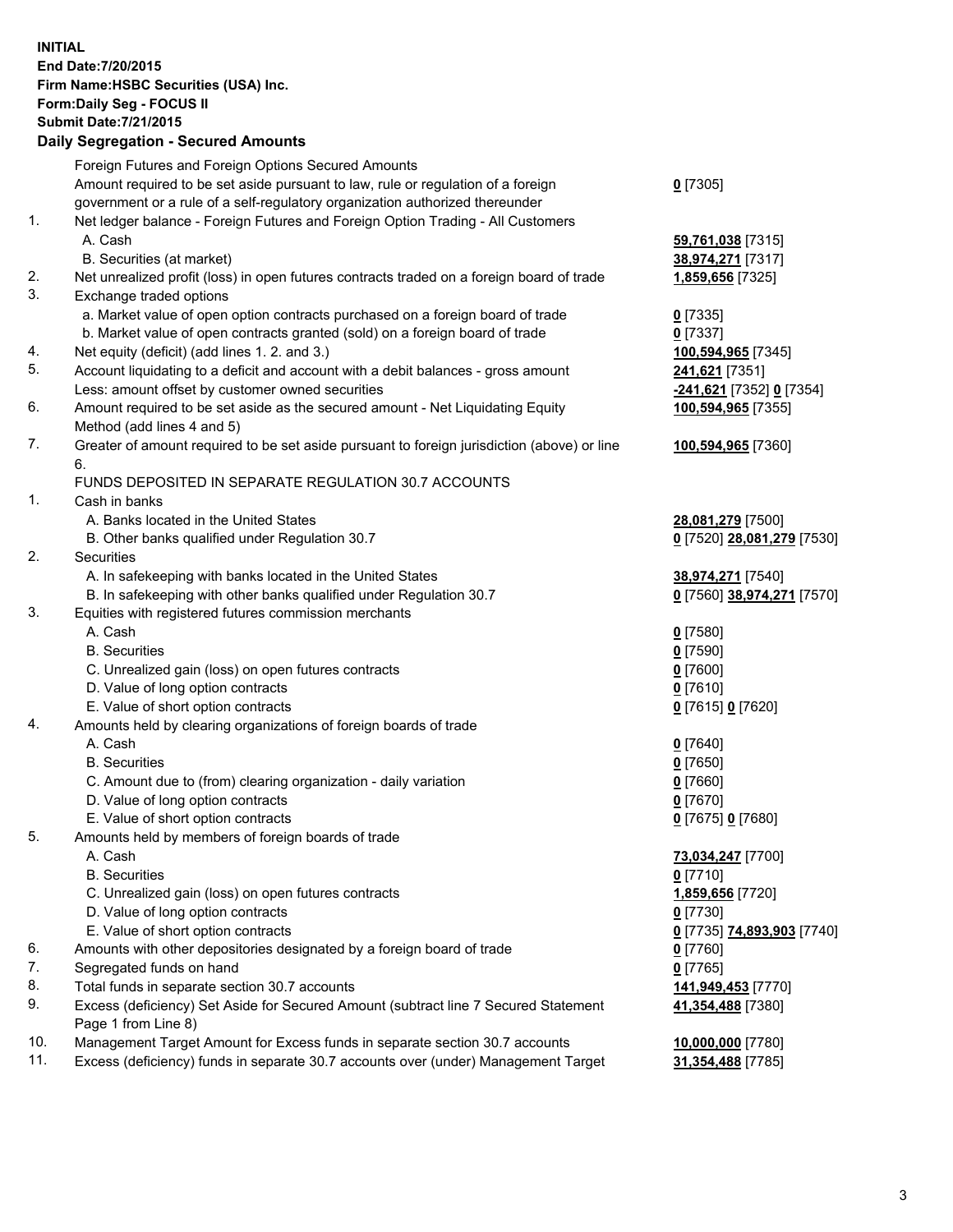|     | <b>INITIAL</b><br>End Date: 7/20/2015<br>Firm Name: HSBC Securities (USA) Inc.<br>Form: Daily Seg - FOCUS II<br><b>Submit Date: 7/21/2015</b><br>Daily Segregation - Segregation Statement<br>SEGREGATION REQUIREMENTS(Section 4d(2) of the CEAct) |                                                  |
|-----|----------------------------------------------------------------------------------------------------------------------------------------------------------------------------------------------------------------------------------------------------|--------------------------------------------------|
| 1.  | Net ledger balance                                                                                                                                                                                                                                 |                                                  |
|     | A. Cash                                                                                                                                                                                                                                            | 29,241,342 [7010]                                |
|     | B. Securities (at market)                                                                                                                                                                                                                          | 714,684,199 [7020]                               |
| 2.  | Net unrealized profit (loss) in open futures contracts traded on a contract market                                                                                                                                                                 | 319,975,001 [7030]                               |
| 3.  | Exchange traded options                                                                                                                                                                                                                            |                                                  |
|     | A. Add market value of open option contracts purchased on a contract market                                                                                                                                                                        | 99,209,362 [7032]                                |
| 4.  | B. Deduct market value of open option contracts granted (sold) on a contract market<br>Net equity (deficit) (add lines 1, 2 and 3)                                                                                                                 | <u>-5,553,171</u> [7033]<br>1,157,556,733 [7040] |
| 5.  | Accounts liquidating to a deficit and accounts with                                                                                                                                                                                                |                                                  |
|     | debit balances - gross amount                                                                                                                                                                                                                      | 3,507,464 [7045]                                 |
|     | Less: amount offset by customer securities                                                                                                                                                                                                         | -3,507,389 [7047] 75 [7050]                      |
| 6.  | Amount required to be segregated (add lines 4 and 5)                                                                                                                                                                                               | 1,157,556,808 [7060]                             |
|     | FUNDS IN SEGREGATED ACCOUNTS                                                                                                                                                                                                                       |                                                  |
| 7.  | Deposited in segregated funds bank accounts                                                                                                                                                                                                        |                                                  |
|     | A. Cash                                                                                                                                                                                                                                            | 4,236,362 [7070]                                 |
|     | B. Securities representing investments of customers' funds (at market)                                                                                                                                                                             | 0 [7080]                                         |
|     | C. Securities held for particular customers or option customers in lieu of cash (at<br>market)                                                                                                                                                     | 130,131,627 [7090]                               |
| 8.  | Margins on deposit with derivatives clearing organizations of contract markets                                                                                                                                                                     |                                                  |
|     | A. Cash                                                                                                                                                                                                                                            | 26,639,634 [7100]                                |
|     | B. Securities representing investments of customers' funds (at market)                                                                                                                                                                             | 359,580,000 [7110]                               |
|     | C. Securities held for particular customers or option customers in lieu of cash (at<br>market)                                                                                                                                                     | 584,552,572 [7120]                               |
| 9.  | Net settlement from (to) derivatives clearing organizations of contract markets                                                                                                                                                                    | 7,169,521 [7130]                                 |
| 10. | Exchange traded options                                                                                                                                                                                                                            |                                                  |
|     | A. Value of open long option contracts                                                                                                                                                                                                             | 99,209,362 [7132]                                |
|     | B. Value of open short option contracts                                                                                                                                                                                                            | -5,553,171 [7133]                                |
| 11. | Net equities with other FCMs                                                                                                                                                                                                                       |                                                  |
|     | A. Net liquidating equity                                                                                                                                                                                                                          | 50,735,334 [7140]                                |
|     | B. Securities representing investments of customers' funds (at market)<br>C. Securities held for particular customers or option customers in lieu of cash (at                                                                                      | 0 [7160]<br>$0$ [7170]                           |
|     | market)                                                                                                                                                                                                                                            |                                                  |
| 12. | Segregated funds on hand                                                                                                                                                                                                                           | $0$ [7150]                                       |
| 13. | Total amount in segregation (add lines 7 through 12)                                                                                                                                                                                               | 1,256,701,241 [7180]                             |
| 14. | Excess (deficiency) funds in segregation (subtract line 6 from line 13)                                                                                                                                                                            | 99,144,433 [7190]                                |
| 15. | Management Target Amount for Excess funds in segregation                                                                                                                                                                                           | 50,000,000 [7194]                                |
| 16. | Excess (deficiency) funds in segregation over (under) Management Target Amount<br><b>Excess</b>                                                                                                                                                    | 49,144,433 [7198]                                |
|     |                                                                                                                                                                                                                                                    |                                                  |